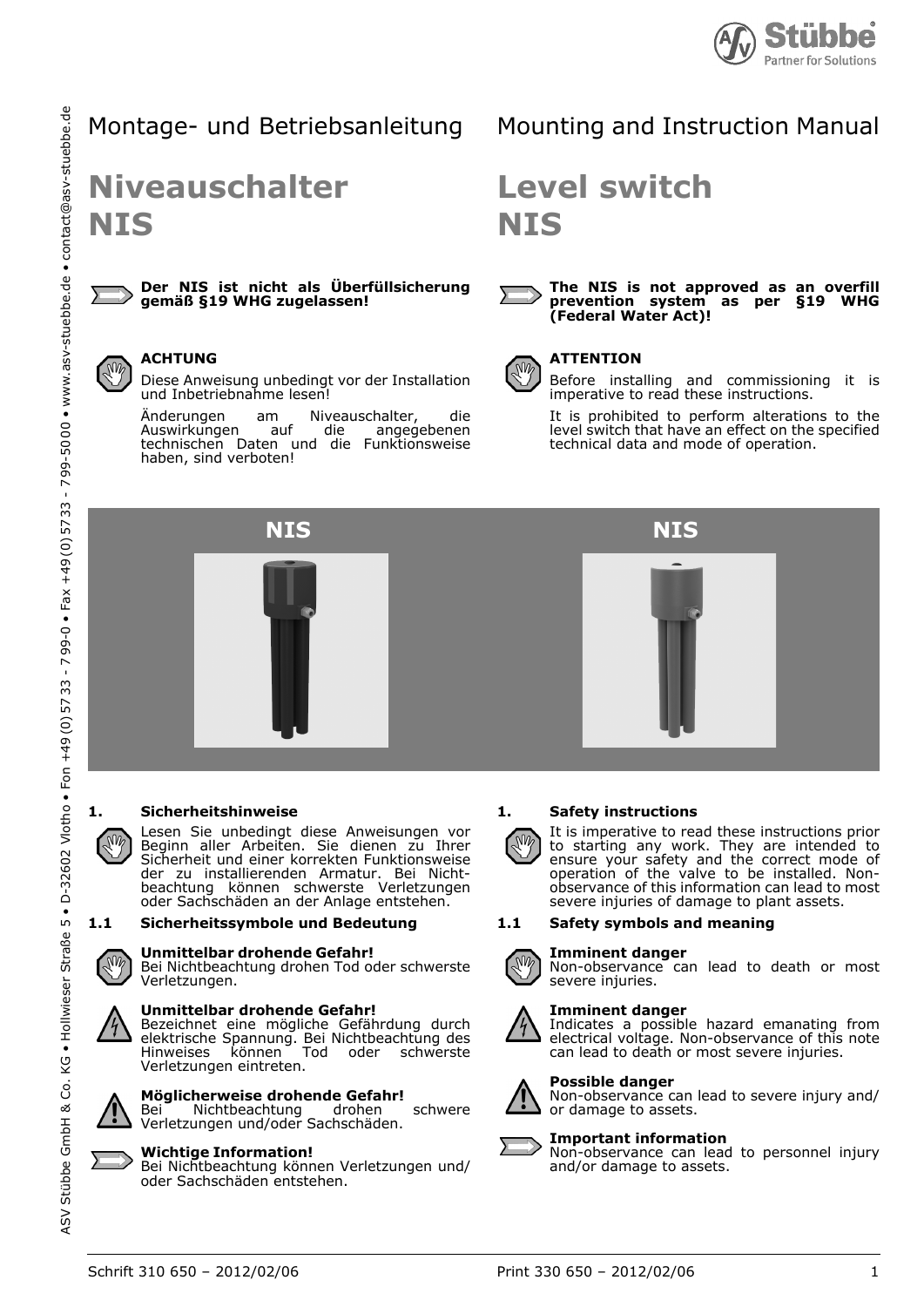

# **1.2 Installation und Inbetriebnahme**

Ein sicherer Betrieb des Niveauschalters setzt voraus, dass der Monteur für die Installation und Inbetriebnahme folgende Qualifikationen besitzt bzw. sicherheitsbewusste Arbeitsabläufe berücksichtigt!

- 1.2.1 Der Monteur muss eine fachbezogene Qualifikation im Kunststoffrohrleitungsbau besitzen.
- 1.2.2 Der Monteur hat sich vor Beginn aller Arbeiten bei dem Betreiber der Anlage über die Gefahren, die von Anlage/Medium ausgehen können, zu informieren und hat diesbezügliche<br>Schutz- und Sicherheitsmaßnahmen zu und Sicherheitsmaßnahmen zu befolgen.
- 1.2.3 Der Monteur hat sicherzustellen, dass das Einschalten/Anfahren der Anlage bei der Installation, Wartung oder Instandsetzung nicht möglich ist. Strom- und Druckluftversorgung sind sicher vom Netz zu trennen und gegen unbefugtes Einschalten zu sichern.
- 1.2.4 Der Monteur hat sicherzustellen, dass die Rohrleitungskomponenten unter Beachtung der Sicherheitsvorschriften drucklos sind, entleert und dekontaminiert wurden. Nachlaufende Mediumreste sind aufzufangen.

#### **1.3 Bestimmungsgemäße Verwendung**

Zur Überwachung von Flüssigkeitsständen in drucklosen Behältern oder offenen Gruben. Als Signalgeber bei Unterschreitung sowie bei Überschreitung einer festgelegten Füllstandshöhe.



**N** 

Infolge der Luftabsorptionsfähigkeit der meisten Flüssigkeiten sind die Tauchrohre in gewissen Zeitabständen zu belüften, um Schaltpunktverschiebungen zu vermeiden!

#### **1.3.1 Arbeitsweise**

Der Niveauschalter NIS enthält 1 bis 4 Membrandruckschalter und die gleiche Anzahl mit ihnen verbundener Tauchrohre.

Steigt das Flüssigkeitsniveau, wird die in den Tauchrohren befindliche Luft komprimiert.

Bei einer Druckerhöhung von max. 10 mbar (Niveauunterschied von 100 mm H2O), wird über die Membrane ein Sprungschalter betätigt.

Sinkt das Niveau um max. 50 mm, entspannt sich die im Tauchrohr befindliche Luft und es erfolgt die Rückschaltung.

#### **1.3.2 Beständigkeitsprüfung**

Alle mediumberührten Bauteile des Niveauschalters müssen nach der ASV Beständigkeitsliste für das verwendete Medium »beständig« sein. ASV-Beständigkeitsliste beachten!

#### **1.3.3 Temperaturprüfung**

PVC-U: bis max. 60°C

PP: bis max. 80°C

# **1.3.4 Typenschildangabe**

Die Typenschildangaben müssen mit den Bestell-/Auslegungsdaten übereinstimmen.

#### **2. Installationshinweise**

Beachten Sie die Sicherheitshinweise!

Des Weiteren sind zu beachten:<br>DIN, DIN/ISO, DVS, nationale DIN, DIN/ISO, DVS, nationale und internationale Normen, die Verkleberichtlinien (PVC-U, PVC-C) bzw. die Schweißrichtlinien (PP, PVDF) für Kunststoffarmaturen.

#### **1.2 Installation and commisioning**

Safe operation of the level switch requires that  $\sqrt{M}$ the fitter carrying out installation and start-up has the following qualifications and takes into account safety relevant operating sequences.

- 1.2.1 The fitter must have expert qualifications in plastic pipework construction.
- 1.2.2 Prior to starting any work, the fitter must obtain information from the user/owner of the system regarding any potential hazards emanating from the system/medium and must observe all pertinent protection and safety measures accordingly.
- 1.2.3 The fitter must make sure that switching on/ starting up of the system is impossible during installation, maintenance or repairs. Reliably disconnect the power supply as well as the compressed air supply from the networks and prevent unauthorised activation.
- 1.2.4 The fitter must ensure that the pipework components are depressurised, emptied and decontaminated while taking the safety instructions into account. Collect any residual fluid accordingly.



For monitoring fluid levels in pressureless containers or open pits.

For signalling if the level exceeds or falls below a set filling level



Due to the air absorption properties of most fluids, aerate the immersion tubes at regular intervals to prevent any displacement of the switching points.

#### **1.3.1 Operating principle**

The level switch NIS contains 1 to 4 diaphragm pressure switches and the same number of immersion tubes connected to them.

When the fluid level rises, the air in the immersion tubes is compressed.

At a pressure increase of max. 10 mbar (level difference of 100 mm H2O), the diaphragm activates a snap-action switch.

If the level drops by a maximum of 50 mm, the air pressure in the immersion tube drops and a reset occurs.

#### **1.3.2 Resistance test**

All components of the level switch getting into contact with the medium must be »resistant« according to the ASV resistance guide.

#### **1.3.3 Temperature test**

PVC-U: up to max. 60°C

PP: up to max. 80°C

#### **1.3.4 Identification plate**

The information on the identification plate must coincide with the order/design data.

#### **2. Installation notes**

Adhere to the safety instructions.

In addition observe:

DIN, DIN/ISO, DVS\*, national and international standards, the regulations for solvent welding (PVC-U, PVC-C) or fusion welding (PP, PVDF) of thermoplastic valves. \*DVS = German Welding Society

ASV Stübbe GmbH & Co. KG • Hollwieser Straße 5 • D-32602 Vlotho • Fon +49 (0) 57 33 - 7 99-0 • Fax +49 (0) 57 33 - 7 99-50 00 • www.asv-stuebbe.de • contact@asv-stuebbe.de 용 ed<br>Q -stuebb  $\frac{5}{5}$ contact@  $\bullet$  $\frac{1}{\sigma}$ -stuebbe. www.asv  $\ddot{\phantom{1}}$ 8 50 799-33 57  $\widehat{\circ}$  $-49$ Fax  $\bullet$ 799-0 33 57  $\widehat{c}$  $-49$  $Fon$  $\overline{\cdot}$ Vlotho 32602  $\frac{1}{\bullet}$ ഥ Hollwieser Straße  $\bullet$ ζÖ Ś න් GmbH Stübbe ΚŜΝ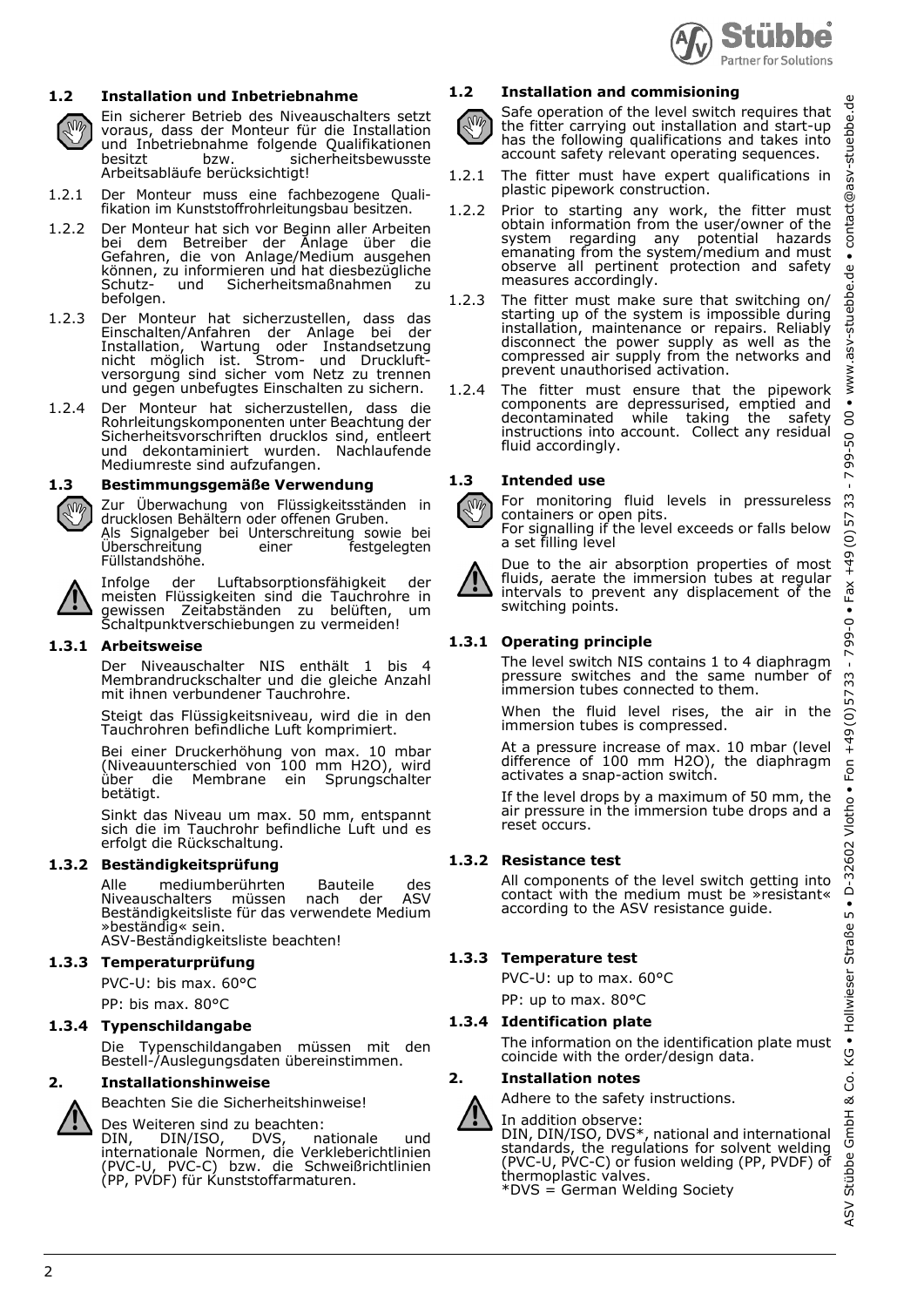

ASV Stübbe GmbH & Co. KG • Hollwieser Straße 5 • D-32602 Vlotho • Fon +49 (0) 57 33 - 7 99-0 • Fax +49 (0) 57 33 - 7 99-50 00 • www.asv-stuebbe.de • contact@asv-stuebbe.de contact@asv-stuebbe.de  $\bullet$ • www.asv-stuebbe.de 8 99-50  $\tilde{z}$ 5733  $+49(0)$  $\bullet$  Fax - $33 - 799 - 0$ 57  $+49(0)$ Fon  $\overline{\cdot}$ • D-32602 Vlotho in KG . Hollwieser Straße Stübbe GmbH & Co. **ASV** 

74

### **2.1 Abmessungen**

Siehe Datenblatt:

Niveauschalter NIS »310074«.

# **2.2 Einbaurichtung**

Senkrecht, von oben nach unten.

# **2.3 Anschluss der Tauchrohre**

- 2.3.1 PVC-Klebemuffen nach DIN ISO.
- 2.3.2 PP-Schweißmuffen nach DIN ISO.
- Für die Gehäuse/Tauchrohrverbindung aus PP bei den Varianten (NIS 2, NIS 3, NIS 4) ist Spezialwerkzeug notwendig. Bestellen Sie diese Varianten stets bei ASV.

# **2.4 Schaltpunkte »Abb. 1«**

Für den jeweiligen Schaltpunkt muss der Monteur eine 8 mm Bohrung, die 100 mm unter dem gewünschten Schaltpunkt liegt, in das Tauchrohr bohren.

# **2.5 Installation »Abb. 2«**

Der Niveauschalter kann durch Gewindeensate<br>am Gehäuseunterteil, oder als Zubehör am Gehäuseunterteil, oder als Zubehör erhältlich, durch Flansch oder Halteplatte, auf den drucklosen Behälter montiert werden.

# **2.6 Elektrischer Anschluss »Abb. 3«**

Die Installation des Niveauschalters an das Strom-/Steuernetz ist nur von autorisierten und qualifizierten Monteuren vorzunehmen!

- 2.6.1 Elektrische Schaltleistung
	- max. Werte bei ohmscher Belastung
	- AgNi-Kontakte: 6(1,5)A / 250 VAC
	- AgNi-Kontakte: 2A / 24 VDC
	- Vergoldeter Kontakt: 100 mA / 24 VAC
	- Vergoldeter Kontakt: 30 mA / 24 VDC
- 2.6.2 Elektrischer Anschluss
	- AMP-Flachstecker 6,3 x 0,8 nach DIN 46244
	- Kabelverschraubung PG 16
	- Schutzart IP 65

# **2.7 Technische Daten**

- 2.7.1 Membrandruckschalter
	- Membrane: EPDM oder FPM
	- Schaltdruck: 100 mm  $WS = ca$ . 10 mbar
	- Rückschaltdruck: 50 mm  $WS = ca$ . 5 mbar
	- Druckbelastung der Schalter: max. 0,5 bar
	- Schalttoleranz: ±10% vom jeweiligen Schaltdruck, jedoch min.  $\pm$ 7,5 mm WS = ca. 0,75 mbar



Die Druckeinstellschrauben auf dem Membrandruckschalter dürfen nicht verstellt werden.

Eine Verstellung der Schrauben verursacht undefinierte Schaltpunktverschiebungen!

# **3. Wartung und Instandsetzung**

Die Schaltfunktion sollte in gewissen Zeitintervallen, die vom Betreiber festzulegen ist, geprüft werden.

Ist eine Verschiebung der Schaltpunkte zu erkennen, muss das Tauchrohr belüftet werden. Hierzu ziehen Sie bitte den Niveauschalter aus dem Behälter und setzen ihn anschließend senkrecht wieder ein.

# **2.1 Dimensions**

See data sheet:

- Level switch NIS »330074«.
- **2.2 Installation direction**
	- Vertically, from top to bottom.

#### **2.3 Connection of the immersion tubes**

- 2.3.1 PVC socket ends for solvent welding acc. to DIN ISO.
- 2.3.2 PP socket ends for fusion welding acc. to DIN ISO.
- For the version NIS 2, NIS 3 and NIS 4, made out of PP, you need for the connection from housing and immersion tubes special tools. Please order this veriants by ASV.

### **2.4 Switching points »Abb. 1«**

The switching points can be determined by drilling an 8 mm hole into the tube which needs to be 100mm lower on the tube as the required switching level. These holes have to be drilled by the installing assembly worker.

#### **2.5 Installation »Abb. 2«**

The level switch can be installed onto the nonpressurised container by means of female threads or optionally by a flange or fixation plate, both of which are available as accessory.

### **2.6 Electrical Connection »Abb. 3«**

Installation of level switch units to the power supply/control network is exclusively reserved for authorised and qualified technicians.

- 2.6.1 Electric Switching Capacity
	- max. values at resistive load
	- AgNi contacts: 6A(1,5) / 250 VAC
	- AgNi contacts: 2A / 24 VDC
	- Gold-plated contact: 100 mA / 24 VAC
	- Gold-plated contact: 30 mA / 24 VDC
- 2.6.2 Electrical Connection
	- AMP flat plug  $6.3 \times 0.8$  according to DIN 46244
	- cable screw connection PG 16
	- protection type IP 65

# **2.7 Technical data**

- 2.7.1 Diaphragm Pressure Switch
	- Diaphragm: EPDM or FPM
	- Switching pressure: 100 mm WC = approx. 10 mbar
	- Reset pressure: 50 mm WC = approx. 5 mbar
	- Pressure load of switches: max. 0.5 bar
	- Switching tolerance: ±10% of respective switching pressure, but min.  $\pm 7.5$  mm WC = approx. 0.75 mbar



 $4\frac{1}{4}$ 

Please do not adjust the set screws on the diaphragm pressure switch. An adjustment of the screws causes undefined switching offsets!

#### **3. Maintenance and repair**

The switching function should be checked at certain time intervals (set by the operator).

Is a shift of the switching points to recognize the immersions tube must be vented. To do this, pull out the level switch from the container and then put into a vertical back.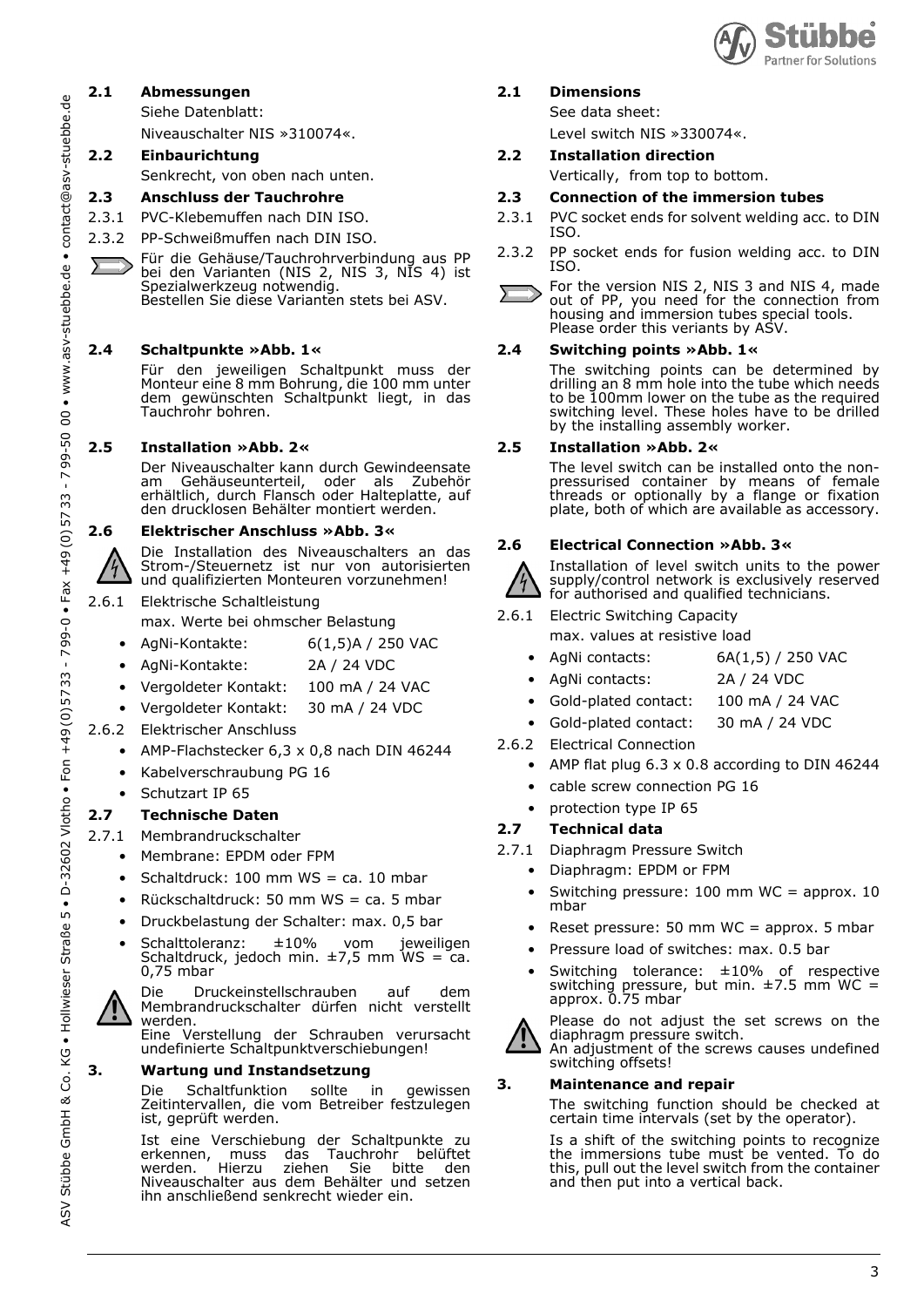



ps = Schaltpunkt bei Befüllung / Switching point at filling

pr = Schaltpunkt bei Entleerung / Switching point at discharge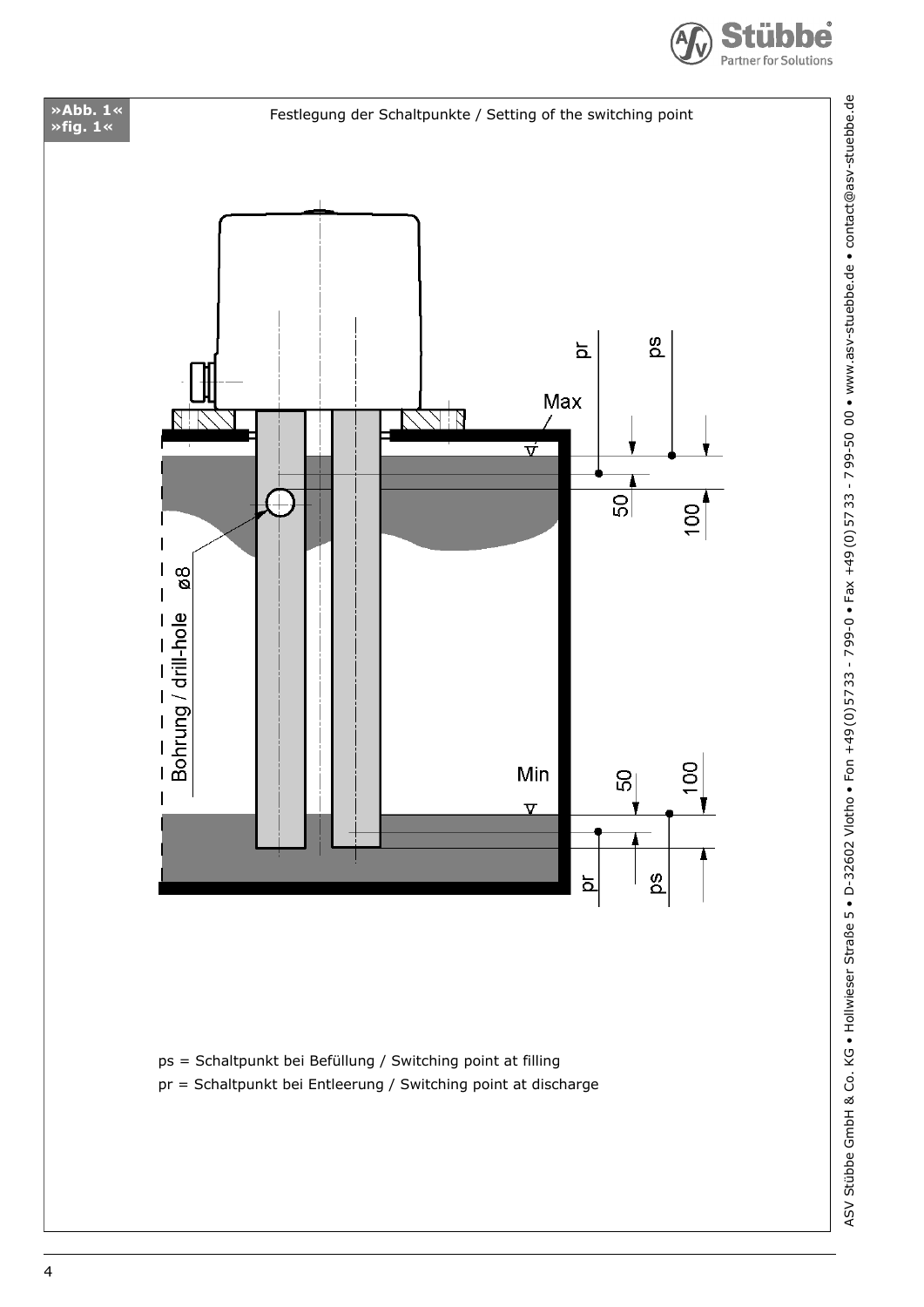

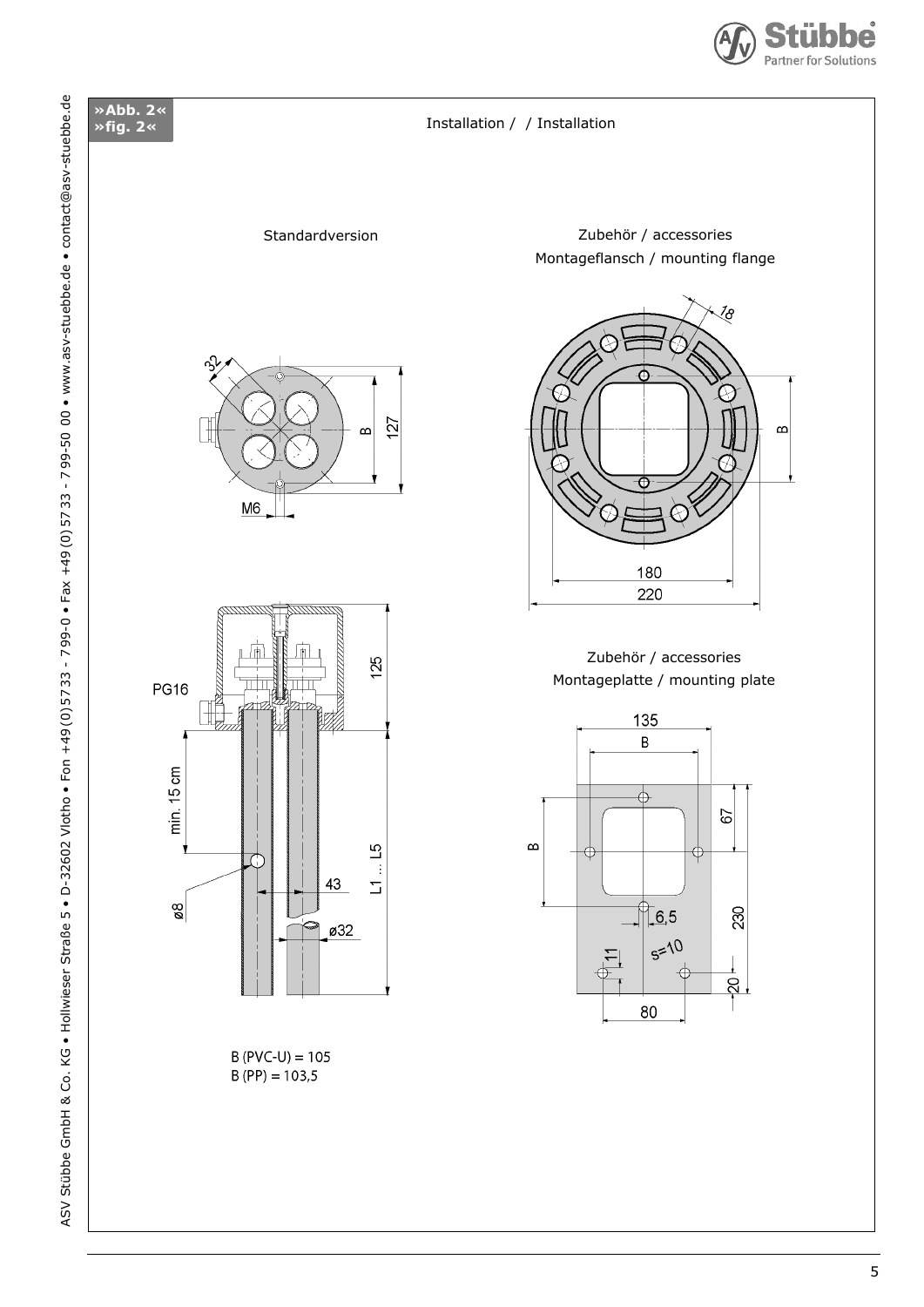

# **»fig. 3«** Elektrischer Anschluss / / Electrical Connection



|                  | $\rightarrow$ Abb. 4 $\ll$<br>≫fiq. 4« |                                                                               |                                                                                |
|------------------|----------------------------------------|-------------------------------------------------------------------------------|--------------------------------------------------------------------------------|
|                  |                                        | Betriebsstörungen, mögliche Ursachen und deren Behebung                       |                                                                                |
|                  | <b>Störung</b>                         | <b>Ursache</b>                                                                | <b>Behebung</b>                                                                |
| 1.               | Membrandruckschalter<br>schaltet nicht | Gehäusebohrung zum<br>Membrandruckschalter verstopft<br>oder nicht vorhanden. | Bohrung säubern bzw. einbringen.                                               |
|                  |                                        | Schaltdruck im Tauchrohr zu gering<br>$(<$ 10 mbar oder <100 mm).             | Schaltpunktbohrung muss<br>mindestens 100 mm unter dem<br>Schaltniveau liegen! |
|                  |                                        | Medium hat die Luft im Tauchrohr<br>absorbiert.                               | Tauchrohre belüften!                                                           |
|                  |                                        | Kein Druckaufbau im Tauchrohr<br>möglich.                                     | Membrane des Membrandruck-<br>schalters ist defekt!<br>Bitte austauschen!      |
| $\overline{2}$ . | Membrandruckschalter                   | siehe Punkt 1.                                                                |                                                                                |
|                  | schaltet keinen Verbraucher            | Elektrischen Anschluss prüfen.                                                | Spannungsversorgung prüfen, ggf.<br>Anschlussbelegung tauschen.                |

#### **Failures, possible causes and repair**

|    | <b>Failure</b>                                | <b>Possible causes</b>                                                                    | Repair                                                                             |  |  |  |  |
|----|-----------------------------------------------|-------------------------------------------------------------------------------------------|------------------------------------------------------------------------------------|--|--|--|--|
| 1. | Diaphragm pressure switch is<br>not switched. | Housing bore to the diaphragm<br>pressure switch clogged or missing.                      | Clean the bore and contribute.                                                     |  |  |  |  |
|    |                                               | Switching pressure in the immersion<br>tube is too small ( $<$ 10 mbar or $<$ 100<br>mm). | Switching point hole at least 100 mm<br>below the switching level are!             |  |  |  |  |
|    |                                               | Medium has absorbed the air in the<br>immersion tube.                                     | Vent the immersion tube!                                                           |  |  |  |  |
|    |                                               | No pressure build-up in the<br>immersion tube is possible.                                | Diaphragm of the diaphragm<br>pressure switch is defective! Replace<br>the switch! |  |  |  |  |
| 2. | Diaphragm pressure switch is                  | see point 1!                                                                              | Check power supply, replace if                                                     |  |  |  |  |
|    | not switched                                  | Check the electrical connection.                                                          | necessary pin assignment.                                                          |  |  |  |  |
|    |                                               |                                                                                           |                                                                                    |  |  |  |  |

ASV Stübbe GmbH & Co. KG . Hollwieser Straße 5 . D-32602 Vlotho . Fon +49(0)5733 - 799-0 . Fax +49(0)5733 - 799-50 00 . www.asv-stuebbe.de . contact@asv-stuebbe.de ASV Stübbe GmbH & Co. KG • Hollwieser Straße 5 • D-32602 Vlotho • Fon +49 (0) 57 33 - 7 99-0 • Fax +49 (0) 57 33 - 7 99-50 00 • www.asv-stuebbe.de • contact@asv-stuebbe.de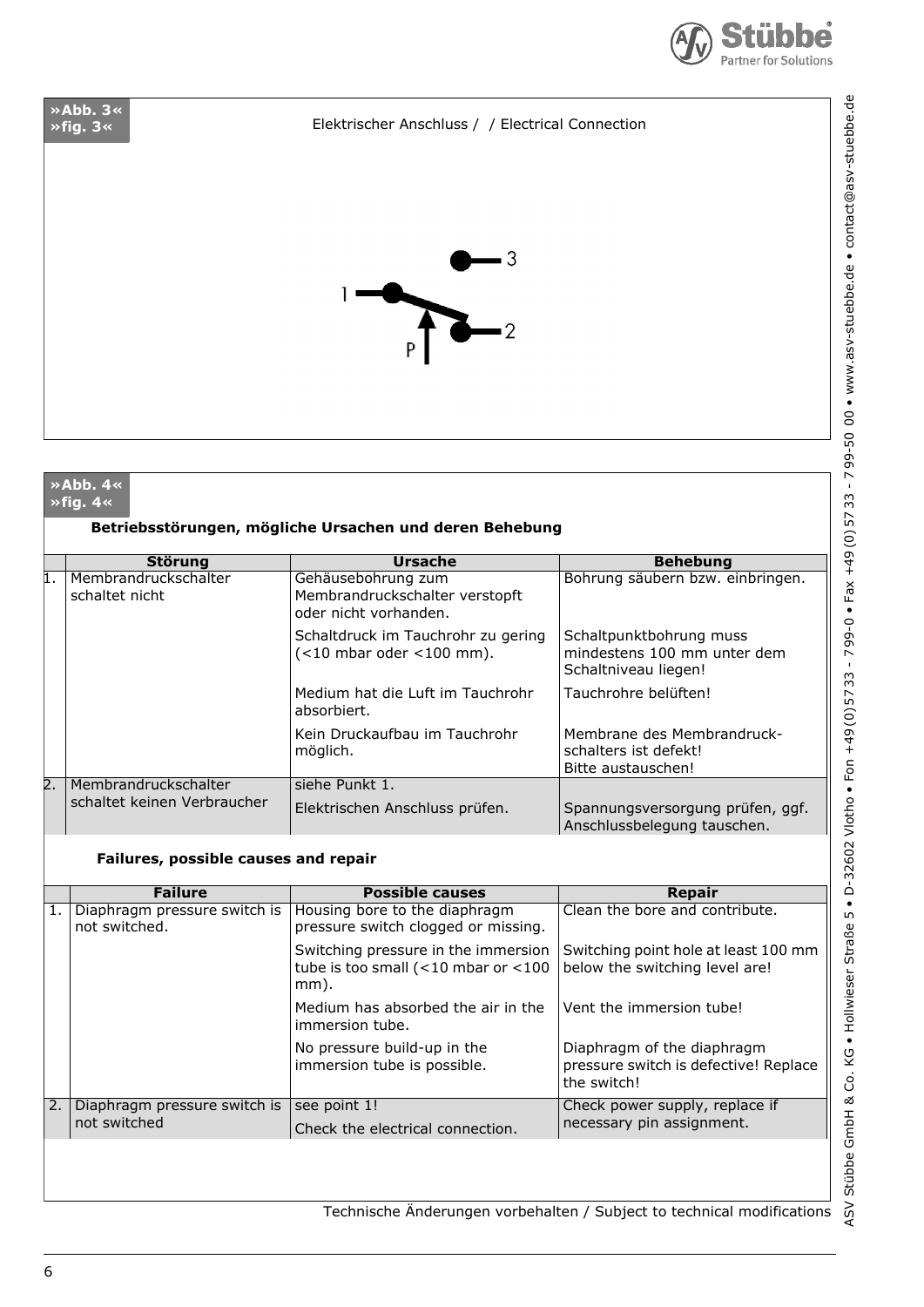

ASV Stübbe GmbH & Co. KG . Hollwieser Straße 5. D-32602 Vlotho. Fon +49(0)5733 - 799-0. Fax +49(0)5733 - 799-50 00. www.asv-stuebbe.de. contact@asv-stuebbe.de ASV Stübbe GmbH & Co. KG • Hollwieser Straße 5 • D-32602 Vlotho • Fon +49 (0) 57 33 - 7 99-0 • Fax +49 (0) 57 33 - 7 99-50 00 • www.asv-stuebbe.de • contact@asv-stuebbe.de

Stübbe **Partner for Solutions**